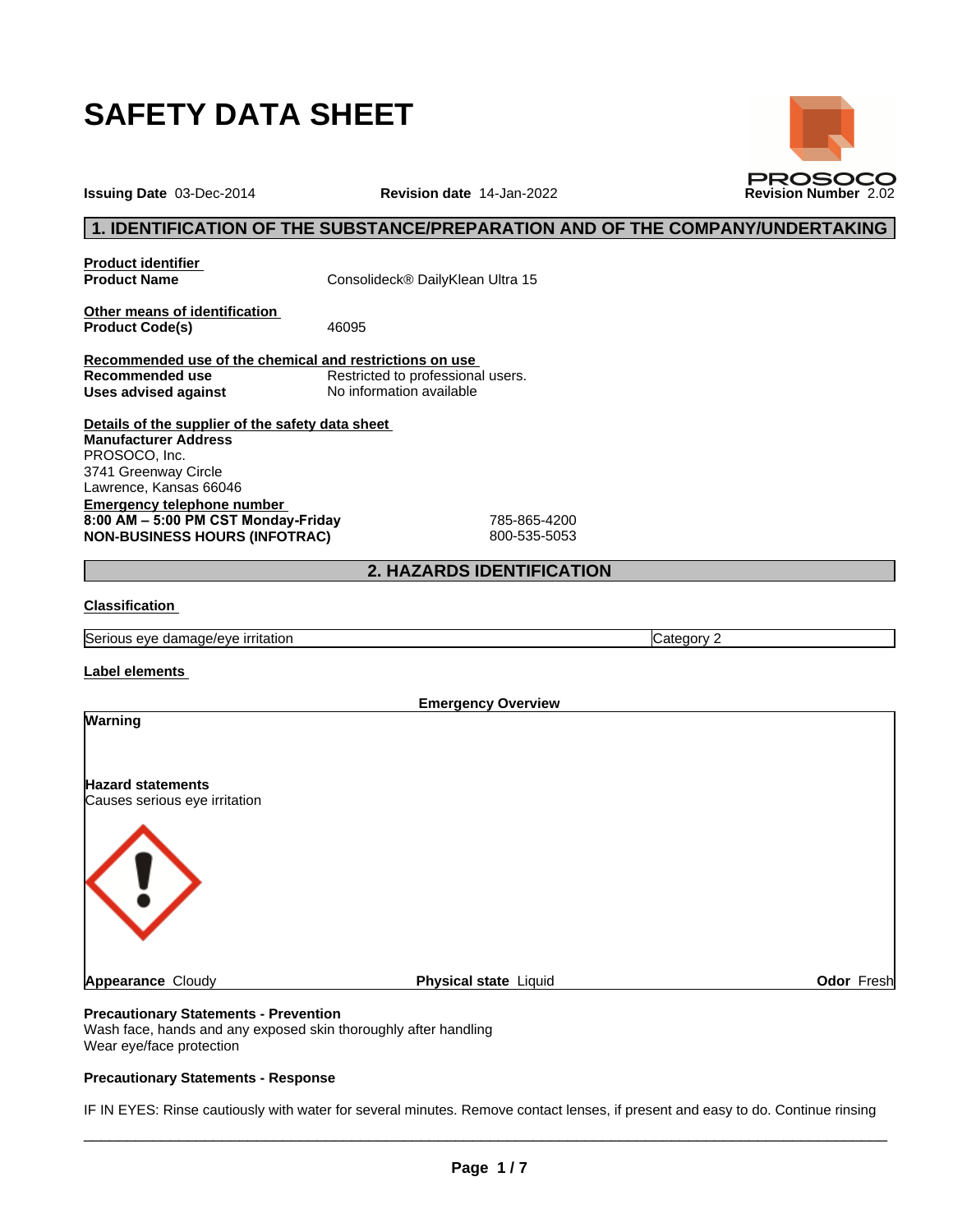If eye irritation persists: Get medical advice/attention

**Hazards not otherwise classified (HNOC)**

**Other information**

• Causes mild skin irritation

# **3. COMPOSITION/INFORMATION ON INGREDIENTS**

 $\_$  ,  $\_$  ,  $\_$  ,  $\_$  ,  $\_$  ,  $\_$  ,  $\_$  ,  $\_$  ,  $\_$  ,  $\_$  ,  $\_$  ,  $\_$  ,  $\_$  ,  $\_$  ,  $\_$  ,  $\_$  ,  $\_$  ,  $\_$  ,  $\_$  ,  $\_$  ,  $\_$  ,  $\_$  ,  $\_$  ,  $\_$  ,  $\_$  ,  $\_$  ,  $\_$  ,  $\_$  ,  $\_$  ,  $\_$  ,  $\_$  ,  $\_$  ,  $\_$  ,  $\_$  ,  $\_$  ,  $\_$  ,  $\_$  ,

| <b>Chemical name</b>                   | <b>CAS No.</b> | Weight-%   | <b>Trade Secret</b> |
|----------------------------------------|----------------|------------|---------------------|
| Water                                  | 7732-18-5      | $60 - 100$ |                     |
| Decvlamine Oxide                       | 2605-79-0      | - 5        |                     |
| Octyl Dimethyl Amine Oxide             | 2605-78-9      | - 5        |                     |
| Ethyl Hexanol Ethoxylated Propoxylated | 64366-70-7     | - 5        |                     |

\* The exact percentage (concentration) ofcomposition has been withheld as a trade secret.

# **4. FIRST AID MEASURES**

# **Description of first aid measures**

| <b>General advice</b>                                       | If symptoms persist, call a physician.                                                                                                                                                                                  |
|-------------------------------------------------------------|-------------------------------------------------------------------------------------------------------------------------------------------------------------------------------------------------------------------------|
| Eye contact                                                 | Immediately flush with plenty of water. After initial flushing, remove any contact lenses and<br>continue flushing for at least 15 minutes. Keep eye wide open while rinsing. If symptoms<br>persist, call a physician. |
| <b>Skin Contact</b>                                         | Wash off immediately with plenty of water. Remove contaminated clothing and shoes.<br>Wash contaminated clothing before reuse. If skin irritation persists, call a physician.                                           |
| <b>Inhalation</b>                                           | Move to fresh air in case of accidental inhalation of vapors or decomposition products. If<br>symptoms persist, call a physician.                                                                                       |
| Ingestion                                                   | Do NOT induce vomiting. Rinse mouth. Drink plenty of water. Never give anything by mouth<br>to an unconscious person. Call a physician.                                                                                 |
| Self-protection of the first aider                          | Use personal protective equipment as required.                                                                                                                                                                          |
| Most important symptoms and effects, both acute and delayed |                                                                                                                                                                                                                         |
| <b>Symptoms</b>                                             | Causes serious eye irritation. Causes mild skin irritation.                                                                                                                                                             |
|                                                             | Indication of any immediate medical attention and special treatment needed                                                                                                                                              |
| Note to physicians                                          | Treat symptomatically.                                                                                                                                                                                                  |

# **5. FIRE-FIGHTING MEASURES**

## **Suitable Extinguishing Media**

Use extinguishing measures that are appropriate to local circumstances and the surrounding environment.

**Unsuitable Extinguishing Media** Caution: Use of water spray when fighting fire may be inefficient.

# **Specific hazards arising from the chemical**

Keep away from heat.

# **Protective equipment and precautions for firefighters**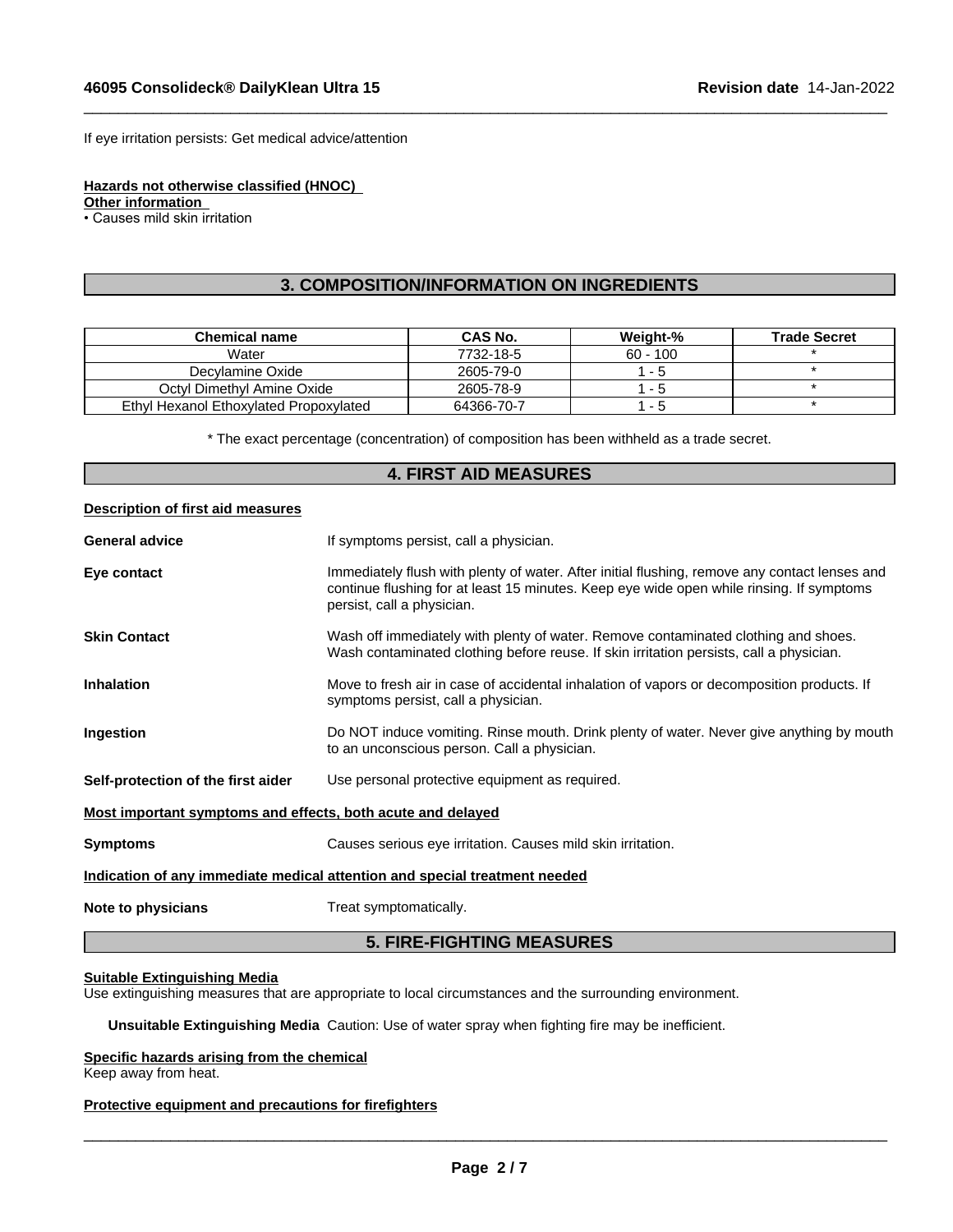As in any fire, wear self-contained breathing apparatus pressure-demand, MSHA/NIOSH (approved or equivalent) and full protective gear.

 $\_$  ,  $\_$  ,  $\_$  ,  $\_$  ,  $\_$  ,  $\_$  ,  $\_$  ,  $\_$  ,  $\_$  ,  $\_$  ,  $\_$  ,  $\_$  ,  $\_$  ,  $\_$  ,  $\_$  ,  $\_$  ,  $\_$  ,  $\_$  ,  $\_$  ,  $\_$  ,  $\_$  ,  $\_$  ,  $\_$  ,  $\_$  ,  $\_$  ,  $\_$  ,  $\_$  ,  $\_$  ,  $\_$  ,  $\_$  ,  $\_$  ,  $\_$  ,  $\_$  ,  $\_$  ,  $\_$  ,  $\_$  ,  $\_$  ,

|                                                              | <b>6. ACCIDENTAL RELEASE MEASURES</b>                                                                                                                                                                                                                                                                                            |
|--------------------------------------------------------------|----------------------------------------------------------------------------------------------------------------------------------------------------------------------------------------------------------------------------------------------------------------------------------------------------------------------------------|
|                                                              | Personal precautions, protective equipment and emergency procedures                                                                                                                                                                                                                                                              |
| <b>Personal precautions</b>                                  | Use personal protective equipment as required. Slippery when spilled.                                                                                                                                                                                                                                                            |
| <b>Environmental precautions</b>                             |                                                                                                                                                                                                                                                                                                                                  |
| <b>Environmental precautions</b>                             | Prevent further leakage or spillage if safe to do so. Prevent product from entering drains.<br>See Section 12 for additional ecological information.                                                                                                                                                                             |
| Methods and material for containment and cleaning up         |                                                                                                                                                                                                                                                                                                                                  |
| <b>Methods for containment</b>                               | Dike far ahead of liquid spill for later disposal.                                                                                                                                                                                                                                                                               |
| Methods for cleaning up                                      | Dam up. Soak up with inert absorbent material. Pick up and transfer to properly labeled<br>containers. Clean contaminated surface thoroughly.                                                                                                                                                                                    |
|                                                              | 7. HANDLING AND STORAGE                                                                                                                                                                                                                                                                                                          |
| <b>Precautions for safe handling</b>                         |                                                                                                                                                                                                                                                                                                                                  |
| Advice on safe handling                                      | Handle in accordance with good industrial hygiene and safety practice. Use personal<br>protective equipment as required. Avoid breathing vapors or mists.                                                                                                                                                                        |
| Conditions for safe storage, including any incompatibilities |                                                                                                                                                                                                                                                                                                                                  |
| <b>Storage Conditions</b>                                    | Keep in a dry, cool and well-ventilated place. Keep in properly labeled containers. Keep out<br>of the reach of children.                                                                                                                                                                                                        |
| Incompatible materials                                       | Strong acids. Strong oxidizing agents.                                                                                                                                                                                                                                                                                           |
|                                                              | 8. EXPOSURE CONTROLS/PERSONAL PROTECTION                                                                                                                                                                                                                                                                                         |
| <b>Control parameters</b>                                    |                                                                                                                                                                                                                                                                                                                                  |
| <b>Exposure Guidelines</b>                                   | This product, as supplied, does not contain any hazardous materials with occupational                                                                                                                                                                                                                                            |
| <b>Appropriate engineering controls</b>                      | exposure limits established by the region specific regulatory bodies.                                                                                                                                                                                                                                                            |
| <b>Engineering Controls</b>                                  | Showers. Eyewash stations.                                                                                                                                                                                                                                                                                                       |
|                                                              | Individual protection measures, such as personal protective equipment                                                                                                                                                                                                                                                            |
| <b>Eye/face protection</b>                                   | Wear safety glasses with side shields (or goggles). Tight sealing safety goggles.                                                                                                                                                                                                                                                |
| Skin and body protection                                     | Wear protective gloves and protective clothing.                                                                                                                                                                                                                                                                                  |
| <b>Respiratory protection</b>                                | If exposure limits are exceeded or irritation is experienced, NIOSH/MSHA approved<br>respiratory protection should be worn. Positive-pressure supplied air respirators may be<br>required for high airborne contaminant concentrations. Respiratory protection must be<br>provided in accordance with current local regulations. |
| <b>General Hygiene Considerations</b>                        | Handle in accordance with good industrial hygiene and safety practice. When using do not<br>eat, drink or smoke.                                                                                                                                                                                                                 |

# **9. PHYSICAL AND CHEMICAL PROPERTIES**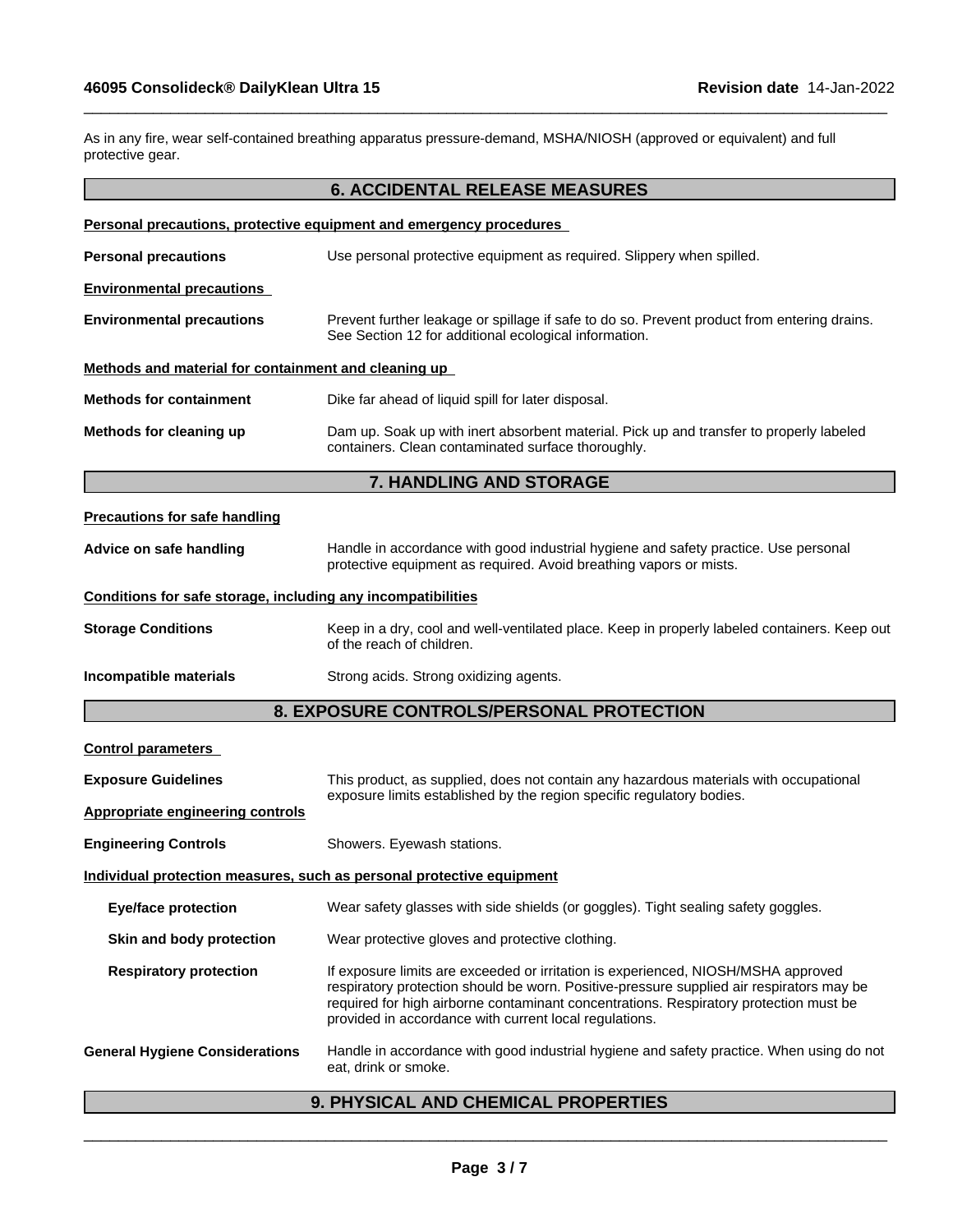#### **Information on basic physical and chemical properties**

**Physical state** Liquid

**Property Remarks • Method Values** *Remarks • Method* **<b>pH pH** 7.84 **Melting point / freezing point °F** -1 °C / 30 °F **Boiling point / boiling range<br>Flash point Flash point**  $\begin{array}{ccc} 5 & 93 \text{ °C} & / & > 200 \text{ °F} \\ \text{Exaporation rate} & \text{No information available} \end{array}$ **Flammability** (solid, gas) **Flammability Limit in Air Upper flammability limit:** No information available<br> **Lower flammability limit:** No information available **Lower flammability limit: Vapor pressure** No information available **Vapor density** No information available **Specific gravity** 0.998<br> **Water solubility** compl **Solubility in other solvents**<br>**Partition coefficient Autoignition temperature Decomposition temperature** No information available **Kinematic viscosity** No information available **Dynamic viscosity** No information available

No information available<br>No information available

completely soluble<br>No information available No information available<br>No information available

 $\_$  ,  $\_$  ,  $\_$  ,  $\_$  ,  $\_$  ,  $\_$  ,  $\_$  ,  $\_$  ,  $\_$  ,  $\_$  ,  $\_$  ,  $\_$  ,  $\_$  ,  $\_$  ,  $\_$  ,  $\_$  ,  $\_$  ,  $\_$  ,  $\_$  ,  $\_$  ,  $\_$  ,  $\_$  ,  $\_$  ,  $\_$  ,  $\_$  ,  $\_$  ,  $\_$  ,  $\_$  ,  $\_$  ,  $\_$  ,  $\_$  ,  $\_$  ,  $\_$  ,  $\_$  ,  $\_$  ,  $\_$  ,  $\_$  ,

**Appearance** Cloudy **Odor** Fresh **Color** colorless **Odor threshold** No information available

# **10. STABILITY AND REACTIVITY**

**Reactivity**

No data available

#### **Chemical stability**

Stable under recommended storage conditions.

#### **Possibility of hazardous reactions**

None under normal processing.

#### **Conditions to avoid**

None known based on information supplied.

#### **Incompatible materials**

Strong acids. Strong oxidizing agents.

#### **Hazardous decomposition products**

Carbon monoxide. Hazardous combustion products.

# **11. TOXICOLOGICAL INFORMATION**

## **Information on likely routes of exposure**

| <b>Product Information</b> | Causes serious eye irritation    |  |
|----------------------------|----------------------------------|--|
| <b>Inhalation</b>          | Avoid breathing vapors or mists. |  |
| Eye contact                | Causes serious eye irritation.   |  |
| <b>Skin Contact</b>        | Causes mild skin irritation.     |  |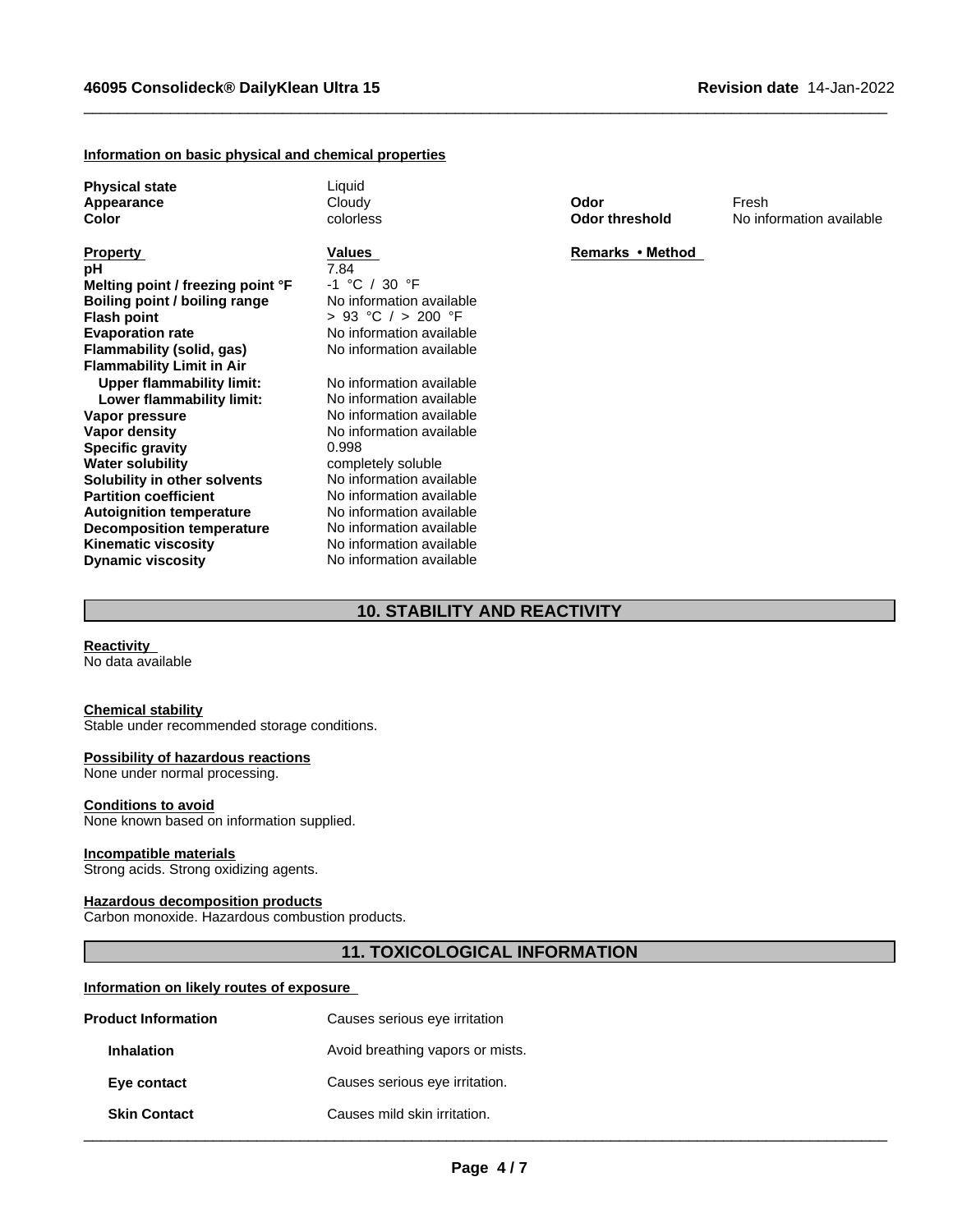**Ingestion** Do not taste or swallow.

#### **Component Information**

| <b>Chemical name</b> | D50/Oral                          | LD50/Dermal | <b>Inhalation LC50</b> |
|----------------------|-----------------------------------|-------------|------------------------|
| Water<br>.           | ഹ<br>Rat<br>, mL/ka<br>ັບປ<br>. . |             |                        |
| 7732-18-5            |                                   |             |                        |

 $\_$  ,  $\_$  ,  $\_$  ,  $\_$  ,  $\_$  ,  $\_$  ,  $\_$  ,  $\_$  ,  $\_$  ,  $\_$  ,  $\_$  ,  $\_$  ,  $\_$  ,  $\_$  ,  $\_$  ,  $\_$  ,  $\_$  ,  $\_$  ,  $\_$  ,  $\_$  ,  $\_$  ,  $\_$  ,  $\_$  ,  $\_$  ,  $\_$  ,  $\_$  ,  $\_$  ,  $\_$  ,  $\_$  ,  $\_$  ,  $\_$  ,  $\_$  ,  $\_$  ,  $\_$  ,  $\_$  ,  $\_$  ,  $\_$  ,

# **<u>Symptoms related to the physical, chemical and toxicological characteristics</u>**

**Symptoms Causes serious eye irritation. Causes mild skin irritation.** 

#### **Delayed and immediate effects as well as chronic effects from short and long-term exposure**

| Sensitization                   | No information available.<br>No information available.                                    |
|---------------------------------|-------------------------------------------------------------------------------------------|
| <b>Germ cell mutagenicity</b>   |                                                                                           |
| Carcinogenicity                 | This product does not contain any carcinogens or potential carcinogens as listed by OSHA, |
|                                 | IARC or NTP.                                                                              |
| <b>Reproductive toxicity</b>    | No information available.                                                                 |
| <b>STOT - single exposure</b>   | No information available.                                                                 |
| <b>STOT</b> - repeated exposure | No information available.                                                                 |
| <b>Aspiration hazard</b>        | No information available.                                                                 |

## **Numerical measures of toxicity - Product Information**

**Unknown acute toxicity The following values are calculated based on chapter 3.1 of the GHS document** . mg/kg **ATEmix (dermal)**64506 mg/kg mg/l

# **12. ECOLOGICAL INFORMATION**

**Ecotoxicity** 

#### **Persistence and degradability** No information available.

#### **Bioaccumulation** No information available.

**Other adverse effects** No information available

# **13. DISPOSAL CONSIDERATIONS**

| Waste treatment methods       |                                                                                                        |
|-------------------------------|--------------------------------------------------------------------------------------------------------|
| <b>Disposal of wastes</b>     | Disposal should be in accordance with applicable regional, national and local laws and<br>regulations. |
| <b>Contaminated packaging</b> | Do not reuse container.                                                                                |

# **14. TRANSPORT INFORMATION**

**DOT** Not Regulated for all modes of transportation.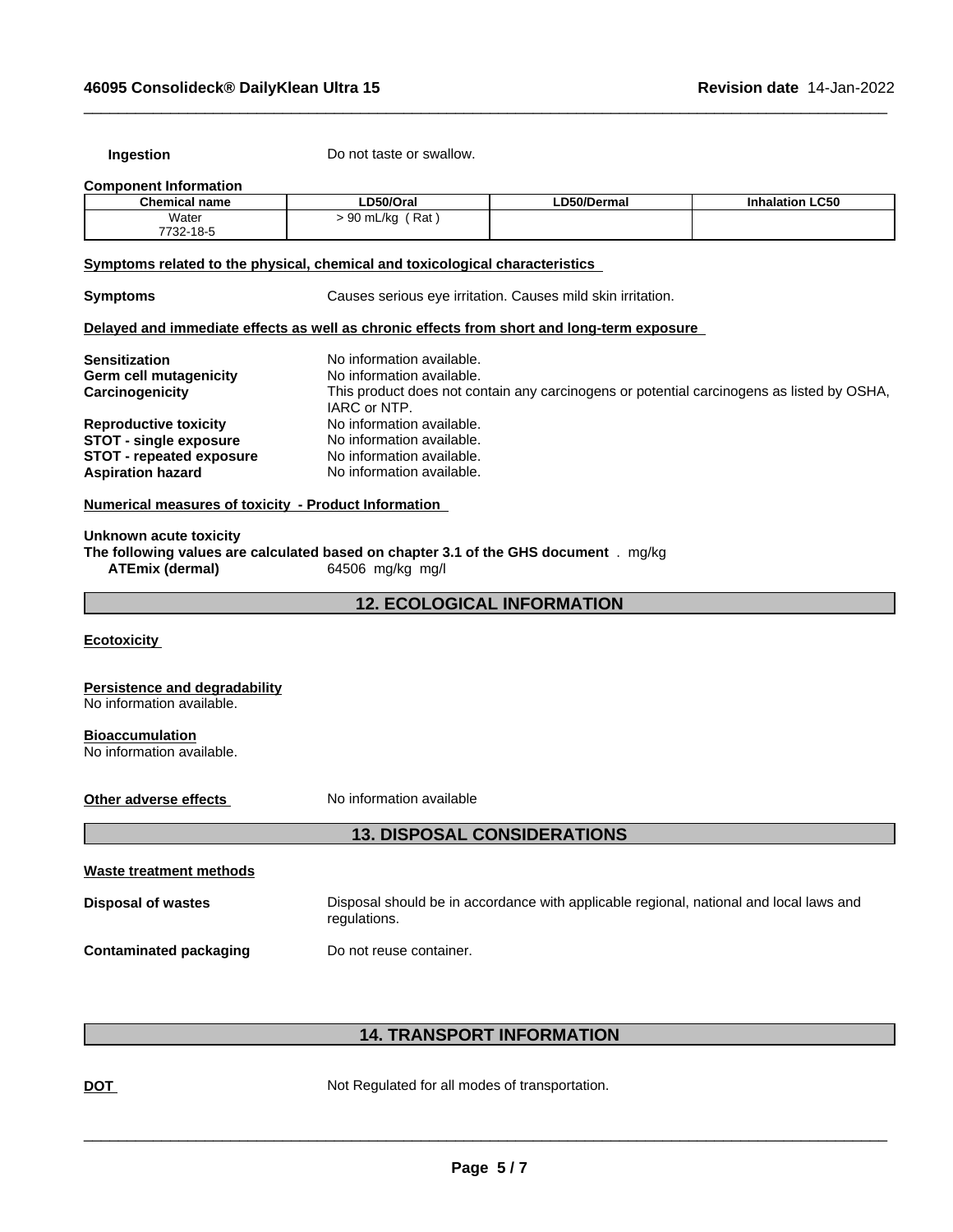# **15. REGULATORY INFORMATION**

 $\_$  ,  $\_$  ,  $\_$  ,  $\_$  ,  $\_$  ,  $\_$  ,  $\_$  ,  $\_$  ,  $\_$  ,  $\_$  ,  $\_$  ,  $\_$  ,  $\_$  ,  $\_$  ,  $\_$  ,  $\_$  ,  $\_$  ,  $\_$  ,  $\_$  ,  $\_$  ,  $\_$  ,  $\_$  ,  $\_$  ,  $\_$  ,  $\_$  ,  $\_$  ,  $\_$  ,  $\_$  ,  $\_$  ,  $\_$  ,  $\_$  ,  $\_$  ,  $\_$  ,  $\_$  ,  $\_$  ,  $\_$  ,  $\_$  ,

| International Inventories |                |
|---------------------------|----------------|
| <b>TSCA</b>               | Complies       |
| <b>DSL/NDSL</b>           | Non-controlled |
| Legend:                   |                |

 *TSCA - United States Toxic Substances Control Act Section 8(b) Inventory DSL/NDSL - Canadian Domestic Substances List/Non-Domestic Substances List*

## **US Federal Regulations**

#### **SARA 313**

Section 313 of Title III of the Superfund Amendments and Reauthorization Act of 1986 (SARA). This product does not contain any chemicals which are subject to the reporting requirements of the Act and Title 40 of the Code of Federal Regulations, Part 372

## **SARA 311/312 Hazard Categories**

| Acute health hazard               | Yes |  |
|-----------------------------------|-----|--|
| Chronic Health Hazard             | No. |  |
| Fire hazard                       | No. |  |
| Sudden release of pressure hazard | No. |  |
| <b>Reactive Hazard</b>            | N٥  |  |

#### **CWA** (Clean Water Act)

This product does not contain any substances regulated as pollutants pursuant to the Clean Water Act (40 CFR 122.21 and 40 CFR 122.42)

#### **CERCLA**

This material, as supplied, does not contain any substances regulated as hazardous substances under the Comprehensive Environmental Response Compensation and Liability Act (CERCLA) (40 CFR 302) or the Superfund Amendments and Reauthorization Act (SARA) (40 CFR 355). There may be specific reporting requirements at the local, regional, or state level pertaining to releases of this material

## **US State Regulations**

#### **California Proposition 65**

This product does not contain any Proposition 65 chemicals

# **U.S. State Right-to-Know Regulations**

| <b>16. OTHER INFORMATION</b> |                         |                              |                                                                                                                  |                                              |
|------------------------------|-------------------------|------------------------------|------------------------------------------------------------------------------------------------------------------|----------------------------------------------|
| <b>NFPA</b>                  | <b>Health hazards 2</b> | <b>Flammability 1</b>        | <b>Instability 0</b>                                                                                             | <b>Physical and chemical</b><br>properties - |
| <b>HMIS</b>                  | <b>Health hazards 2</b> | <b>Flammability 1</b>        | <b>Physical hazards</b> 0                                                                                        | Personal protection X                        |
| <b>Prepared By</b>           |                         | <b>Regulatory Department</b> |                                                                                                                  |                                              |
| <b>Issuing Date</b>          | 03-Dec-2014             |                              |                                                                                                                  |                                              |
| <b>Revision date</b>         | 14-Jan-2022             |                              |                                                                                                                  |                                              |
| <b>Revision Note</b>         |                         |                              |                                                                                                                  |                                              |
| SDS sections updated 3 4 6   |                         |                              |                                                                                                                  |                                              |
| <b>Disclaimer</b>            |                         |                              |                                                                                                                  |                                              |
|                              |                         |                              | The information contained on the Safety Data Sheet has been compiled from data considered accurate. This data is |                                              |